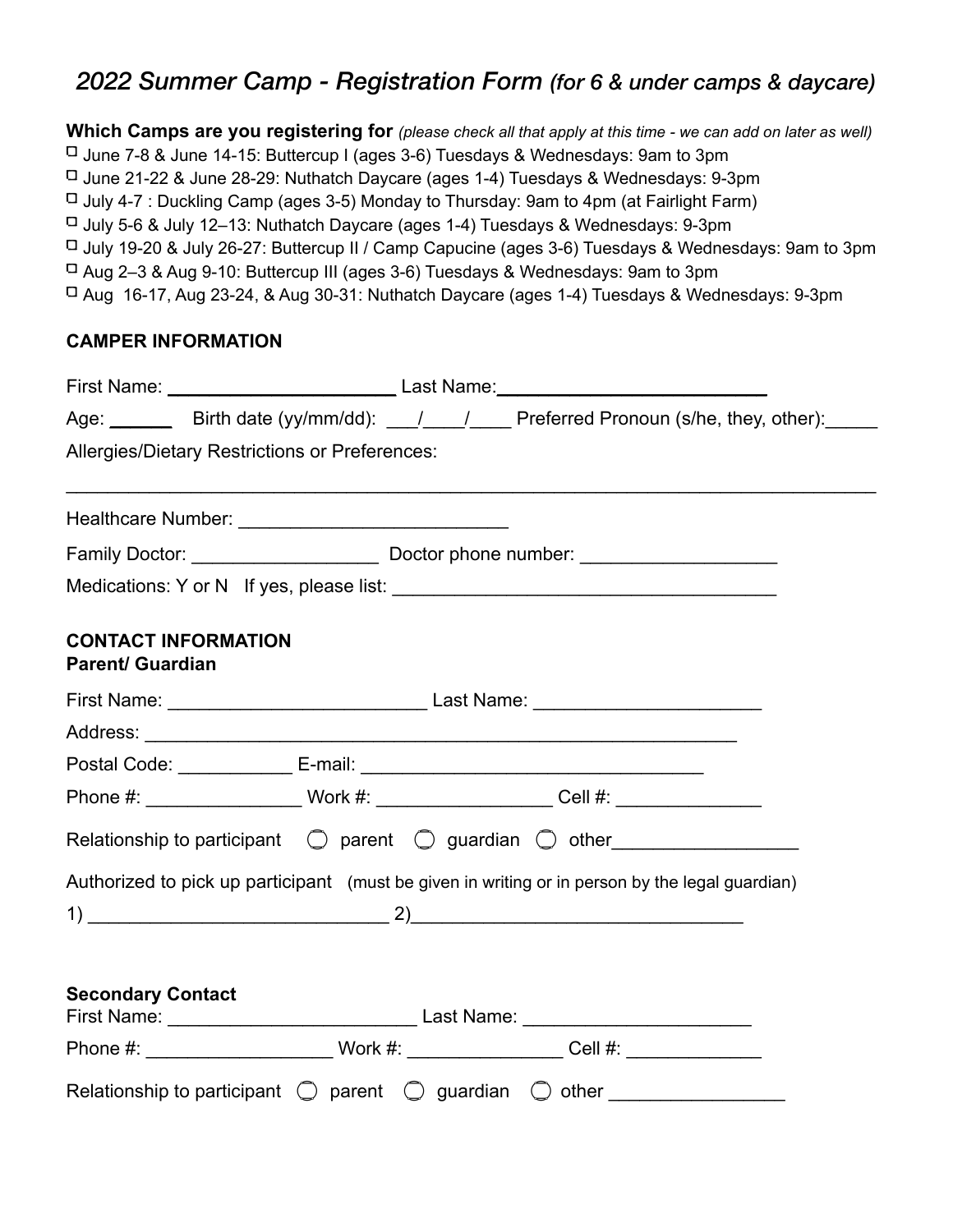**Emergency Contact** (used only in an emergency when the two primary contacts can't be reached)

| First Name:                                                                        | Last Name: |  |            |  |
|------------------------------------------------------------------------------------|------------|--|------------|--|
| Phone $#$ :                                                                        | Work $#$ : |  | Cell $#$ : |  |
| Relationship to participant $\bigcirc$ parent $\bigcirc$ guardian $\bigcirc$ other |            |  |            |  |

#### **Medical Information & Consent Form**

It is the policy of **Knowlesville Art & Nature Centre** to notify a parent/guardian when a child is ill or needs medical attention. If we cannot contact parents/guardians and need to get immediate medical assistance for the child, our procedure is to take the child to the nearest emergency service. Please sign the consent below so that we can take appropriate action on behalf of your child.

**In the event that I cannot be contacted**, I hereby give consent for my child to be taken to the nearest emergency centre by the staff at **the Knowlesville Art & Nature Centre** to receive medical treatment.

Signature of Parent/Guardian \_\_\_\_\_\_\_\_\_\_\_\_\_\_\_\_\_\_\_\_\_\_\_\_\_\_\_\_\_\_ Date: \_\_\_\_/\_\_\_\_/\_\_\_\_

#### **Release of Liability:**

As a condition of my child's participation in the Art & Nature School, I agree to release the Knowlesville Art & Nature Centre, any establishment where the program is held, its employees and agents from any and all liability for any bodily injury, property damage, death or loss of any nature and kind that may occur from participation in any activities of the Art & Nature School.

Signature of Parent/Guardian \_\_\_\_\_\_\_\_\_\_\_\_\_\_\_\_\_\_\_\_\_\_\_\_\_\_\_\_\_\_ Date: \_\_\_\_/\_\_\_\_/\_\_\_\_

#### **Photo Consent**

During our activities and events staff and parents like to take photos, which we use to promote and showcase our school through social media, our website, and occasionally newsletters or blogs. By signing our photo consent you are agreeing that we may use pictures of your child for these purposes.

*For those preferring not to sign we are happy to accommodate. Please communicate your wishes with staff on the form provided (i.e. taking photos is ok, but you don't want them on facebook, or if you'd rather no photos be taken at all).* 

I hereby give permission for images of my child, captured during regular and special Knowlesville Art & Nature Centre activities through video, photo and digital camera, to be used solely for the purposes of Knowlesville Art & Nature Centre promotional material publications, and waive any rights of compensation or ownership thereto.

Signature of Parent/Guardian  $\Box$ 

**Additional Information on your child that you wish to include :**